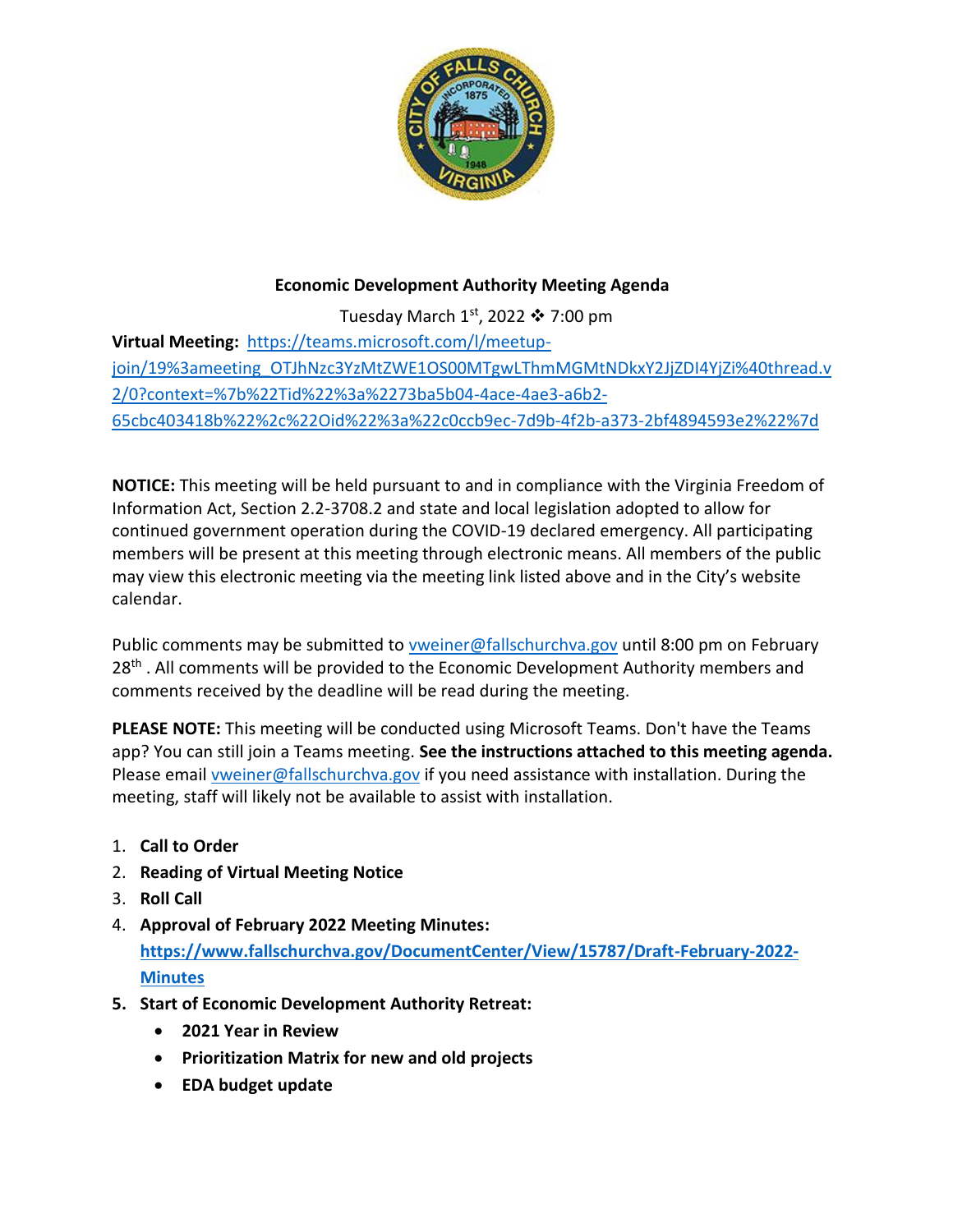

- **EDA Bylaws: What are EDA's authorities and regulations?** 
	- **EDA By-Laws : <https://www.fallschurchva.gov/DocumentCenter/View/15789/EDA-By-Laws>**
	- **City Incentives Tax Abatement for Improved, Expanded, and New Office Buildings:**

**[https://www.fallschurchva.gov/DocumentCenter/View/15792/City-](https://www.fallschurchva.gov/DocumentCenter/View/15792/City-Incentives-Tax-Abatements-for-Improved-Expanded-and-New-Office-Buildings)[Incentives-Tax-Abatements-for-Improved-Expanded-and-New-Office-](https://www.fallschurchva.gov/DocumentCenter/View/15792/City-Incentives-Tax-Abatements-for-Improved-Expanded-and-New-Office-Buildings)[Buildings](https://www.fallschurchva.gov/DocumentCenter/View/15792/City-Incentives-Tax-Abatements-for-Improved-Expanded-and-New-Office-Buildings)**

- **Affordable housing/Virginia Village update**
- **How can EDA create its own revenue?**
	- **Land Banking Policy: [https://www.fallschurchva.gov/DocumentCenter/View/15790/EDA-Land-](https://www.fallschurchva.gov/DocumentCenter/View/15790/EDA-Land-Banking-Program-Policy--Guidelines)[Banking-Program-Policy--Guidelines](https://www.fallschurchva.gov/DocumentCenter/View/15790/EDA-Land-Banking-Program-Policy--Guidelines)**
	- **Industrial Revenue Bonds:**
	- **<https://www.fallschurchva.gov/DocumentCenter/View/15793/IRB>**
- **EDA involvement in West End Project**
- **ARPA Project Overview/Discussion: [https://www.fallschurchva.gov/DocumentCenter/View/15788/New-Proposed-](https://www.fallschurchva.gov/DocumentCenter/View/15788/New-Proposed-ARPA-Submission-March-2022)[ARPA-Submission-March-2022](https://www.fallschurchva.gov/DocumentCenter/View/15788/New-Proposed-ARPA-Submission-March-2022)**
- **Other ways to Support Businesses in COVID using EDA funds**
- **Marketing**
- **6. Wrap-Up and Next Steps**
- **7. Adjournment**

Economic Development Authority Staff liaison: Valerie Weiner, 571-419-4651, [vweiner@fallschurchva.gov](mailto:vweiner@fallschurchva.gov)

## **Instructions for joining a Microsoft Teams meeting:**

[Click here to watch a video with instructions for joining a Teams meeting](https://www.microsoft.com/en-us/videoplayer/embed/RE3Oz24?pid=ocpVideo0-innerdiv-oneplayer&postJsllMsg=true&maskLevel=20&market=en-us)

## Join a Teams meeting on a phone or tablet

- 1. Click the meeting link provided.
- 2. **Download the Teams app for your device when prompted**: